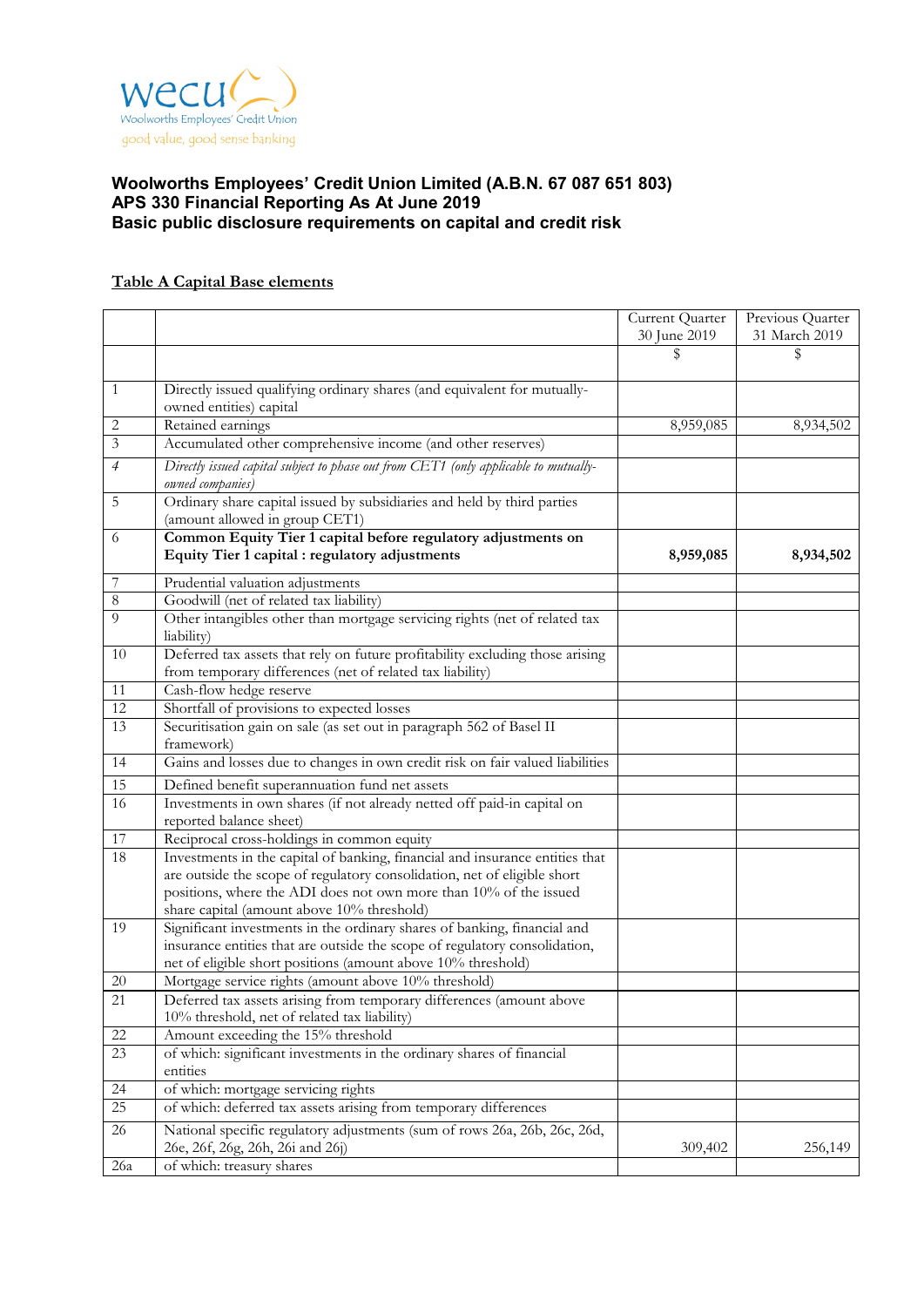

| 26 <sub>b</sub> | of which: offset to dividends declared under a dividend reinvestment plan                                                                                                                                                                                                   |           |           |
|-----------------|-----------------------------------------------------------------------------------------------------------------------------------------------------------------------------------------------------------------------------------------------------------------------------|-----------|-----------|
|                 | (DRP), to the extent that the dividends are used to purchase new ordinary                                                                                                                                                                                                   |           |           |
|                 | shares issued by the ADI                                                                                                                                                                                                                                                    |           |           |
| 26c             | of which: deferred fee income                                                                                                                                                                                                                                               |           |           |
| 26d             | of which: equity investments in financial institutions not reported in rows<br>18, 19 and 23                                                                                                                                                                                |           |           |
| 26e             | of which: deferred tax assets not reported in rows 10, 21 and 25                                                                                                                                                                                                            |           |           |
| 26f             | of which: capitalised expenses                                                                                                                                                                                                                                              | 309,402   | 256,149   |
| 26g             | of which: investments in commercial (non-financial) entities that are<br>deducted under APRA rules                                                                                                                                                                          |           |           |
| 26h             | of which: covered bonds in excess of asset cover in pools                                                                                                                                                                                                                   |           |           |
| 26i             | of which: undercapitalisation of a non-consolidated subsidiary                                                                                                                                                                                                              |           |           |
| 26j             | of which: other national specific regulatory adjustments not reported in                                                                                                                                                                                                    |           |           |
| 27              | rows 26a to 26i<br>Regulatory adjustments applied to Common Equity Tier 1 due to                                                                                                                                                                                            |           |           |
|                 | insufficient Additional Tier 1 and Tier 2 to cover deductions                                                                                                                                                                                                               |           |           |
| 28              | Total regulatory adjustments to Common Equity Tier 1                                                                                                                                                                                                                        | 309,402   | 256,149   |
| 29              | Common Equity Tier 1 Capital (CET1)                                                                                                                                                                                                                                         |           |           |
|                 | <b>Additional Tier 1 Capital: instruments</b>                                                                                                                                                                                                                               | 8,941,851 | 8,956,583 |
| 30              | Directly issued qualifying Additional Tier 1 instruments                                                                                                                                                                                                                    |           |           |
| 31              | of which: classified as equity under applicable accounting standards                                                                                                                                                                                                        |           |           |
| 32              | of which: classified as liabilities under applicable accounting standards                                                                                                                                                                                                   |           |           |
| 33              | Directly issued capital instruments subject to phase out from Additional Tier 1                                                                                                                                                                                             |           |           |
| 34              | Additional Tier 1 instruments (and CET1 instruments not included in                                                                                                                                                                                                         |           |           |
|                 | row 5) issued by subsidiaries and held by third parties (amount allowed in<br>group AT1)                                                                                                                                                                                    |           |           |
| 35              | of which: instruments issued by subsidiaries subject to phase out                                                                                                                                                                                                           |           |           |
| 36              | Additional Tier 1 Capital before regulatory adjustments                                                                                                                                                                                                                     |           |           |
|                 | Additional Tier 1 Capital: regulatory adjustments                                                                                                                                                                                                                           |           |           |
| 37              | Investments in own Additional Tier 1 instruments                                                                                                                                                                                                                            |           |           |
| 38              | Reciprocal cross-holdings in Additional Tier 1 instruments                                                                                                                                                                                                                  |           |           |
| 39              | Investments in the capital of banking, financial and insurance entities that<br>are outside the scope of regulatory consolidation, net of eligible short<br>positions, where the ADI does not own more than 10% of the issued<br>share capital (amount above 10% threshold) |           |           |
| 40              | Significant investments in the capital of banking, financial and insurance<br>entities that are outside the scope of regulatory consolidation (net of<br>eligible short positions)                                                                                          |           |           |
| 41              | National specific regulatory adjustments (sum of rows 41a, 41b and 41c)                                                                                                                                                                                                     |           |           |
| 41a             | of which: holdings of capital instruments in group members by other<br>group members on behalf of third parties                                                                                                                                                             |           |           |
| 41 <sub>b</sub> | of which: investments in the capital of financial institutions that are                                                                                                                                                                                                     |           |           |
|                 | outside the scope of regulatory consolidations not reported in rows 39<br>and 40                                                                                                                                                                                            |           |           |
| 41c             | of which: other national specific regulatory adjustments not reported in<br>rows 41a and 41b                                                                                                                                                                                |           |           |
| 42              | Regulatory adjustments applied to Additional Tier 1 due to insufficient<br>Tier 2 to cover deductions                                                                                                                                                                       |           |           |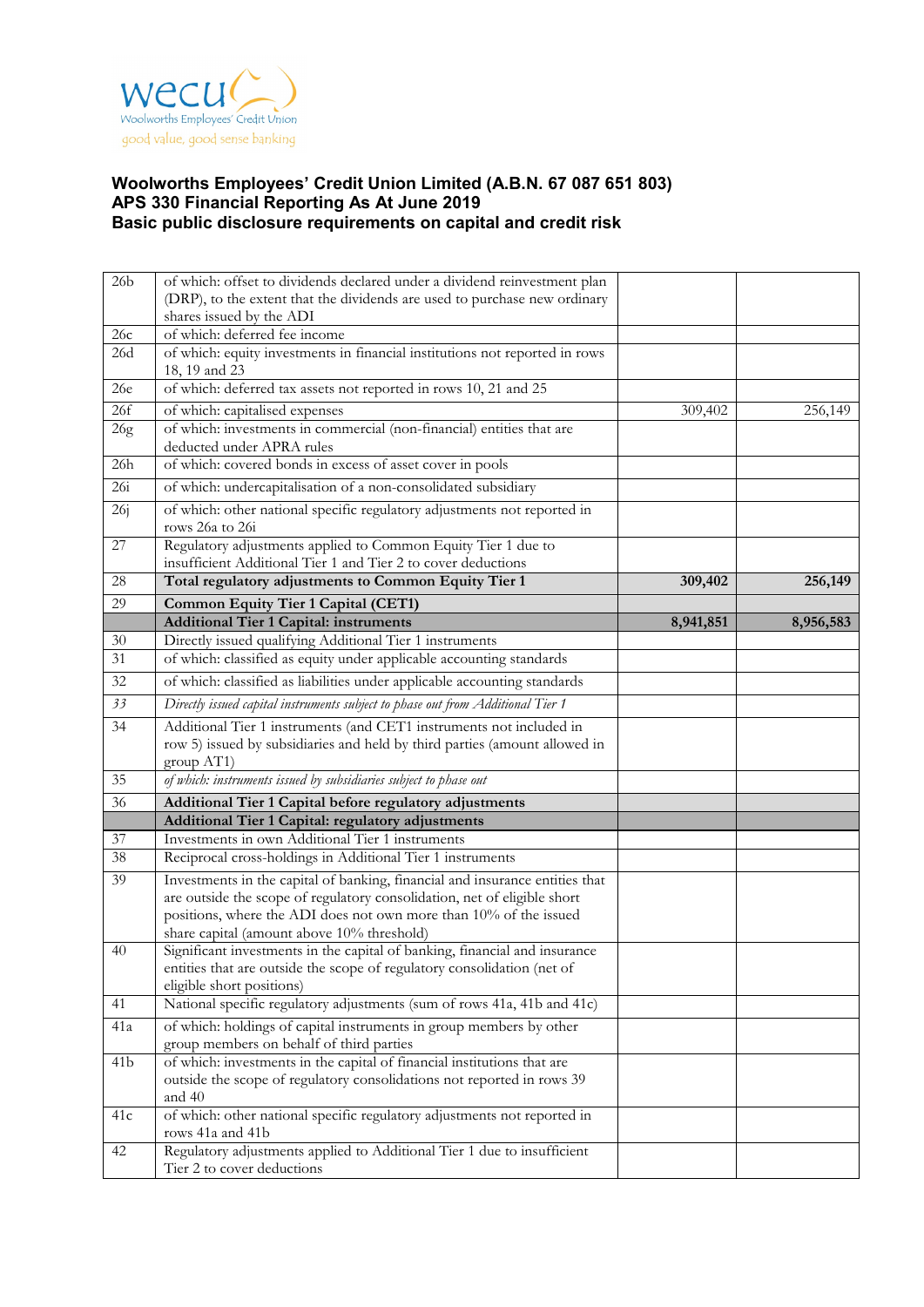

| 43                    | Total regulatory adjustments to Additional Tier 1 capital                                                                        |                         |                         |
|-----------------------|----------------------------------------------------------------------------------------------------------------------------------|-------------------------|-------------------------|
| 44                    | Additional Tier 1 capital (AT1)                                                                                                  |                         |                         |
| 45                    | Tier 1 Capital (T1=CET1+AT1)                                                                                                     | 8,941,851               | 8,678,353               |
|                       | Tier 2 Capital: instruments and provisions                                                                                       |                         |                         |
| 46                    | Directly issued qualifying Tier 2 instruments                                                                                    |                         |                         |
| 47                    | Directly issued capital instruments subject to phase out from Tier 2                                                             |                         |                         |
| 48                    | Tier 2 instruments (and CET1 and AT1 instruments not included in rows                                                            |                         |                         |
|                       | 5 or 34) issued by subsidiaries and held by third parties (amount allowed                                                        |                         |                         |
|                       | in group T2)                                                                                                                     |                         |                         |
| 49                    | of which: instruments issued by subsidiaries subject to phase out                                                                |                         |                         |
| 50                    | Provisions                                                                                                                       |                         |                         |
| 51                    | Tier 2 Capital before regulatory adjustments                                                                                     |                         |                         |
|                       | Tier 2 Capital: regulatory adjustments                                                                                           |                         |                         |
| 52                    | Investments in own Tier 2 instruments                                                                                            |                         |                         |
| $\overline{53}$       | Reciprocal cross-holdings in Tier 2 instruments                                                                                  |                         |                         |
| $\overline{54}$       | Investments in the Tier 2 capital of banking, financial and insurance                                                            |                         |                         |
|                       | entities that are outside the scope of regulatory consolidation, net of                                                          |                         |                         |
|                       | eligible short positions, where the ADI does not own more than 10% of                                                            |                         |                         |
| 55                    | the issued share capital (amount above 10% threshold)<br>Significant investments in the Tier 2 capital of banking, financial and |                         |                         |
|                       | insurance entities that are outside the scope of regulatory consolidation,                                                       |                         |                         |
|                       | net of eligible short positions                                                                                                  |                         |                         |
| 56                    | National specific regulatory adjustments (sum of rows 56a, 56b and 56c)                                                          |                         |                         |
| 56a                   | of which: holdings of capital instruments in group members by other                                                              |                         |                         |
|                       | group members on behalf of third parties                                                                                         |                         |                         |
| 56b                   | of which: investments in the capital of financial institutions that are                                                          |                         |                         |
|                       | outside the scope of regulatory consolidation not reported in rows 54 and                                                        |                         |                         |
|                       | 55                                                                                                                               |                         |                         |
| 56c                   | of which: other national specific regulatory adjustments not reported in                                                         |                         |                         |
|                       | rows 56a and 56b                                                                                                                 |                         |                         |
| 57                    | Total regulatory adjustments to Tier 2 capital                                                                                   |                         |                         |
| 58<br>$\overline{59}$ | Tier 2 capital (T2)<br>Total capital (TC=T1+T2)                                                                                  | 292,168                 | 278,230                 |
| 60                    | Total risk-weighted assets based on APRA standards                                                                               | 8,941,851<br>59,501,693 | 8,956,583<br>57,871,012 |
|                       | Capital ratios and buffers                                                                                                       |                         |                         |
| 61                    | Common Equity Tier 1 (as a percentage of risk-weighted assets)                                                                   | 14.54%                  | 15.00%                  |
| 62                    | Tier 1 (as a percentage of risk-weighted assets)                                                                                 | 14.54%                  | 15.00%                  |
| 63                    | Total capital (as a percentage of risk-weighted assets)                                                                          | 15.03%                  | 15.48%                  |
| 64                    | Institution-specific buffer requirement (minimum CET1 requirement plus                                                           |                         |                         |
|                       | capital conservation buffer plus countercyclical buffer requirements plus                                                        | $7.50\%$                | $7.50\%$                |
|                       | G-SIBs buffer requirement, expressed as a percentage of risk-weighted                                                            |                         |                         |
|                       | assets)                                                                                                                          |                         |                         |
| 65                    | of which: capital conservation buffer requirement                                                                                |                         |                         |
| 66                    | of which: ADI-specific countercyclical buffer requirements                                                                       |                         |                         |
| 67                    | of which: G-SIB buffer requirement                                                                                               |                         |                         |
| 68                    | Common Equity Tier 1 available to meet buffers (as a percentage of risk-                                                         |                         |                         |
|                       | weighted assets)                                                                                                                 | 4.03%                   | $4.48\%$                |
|                       | National minima (if different from Basel III)                                                                                    |                         |                         |
| 69                    | National Common Equity Tier 1 minimum ratio (if different from Basel                                                             |                         |                         |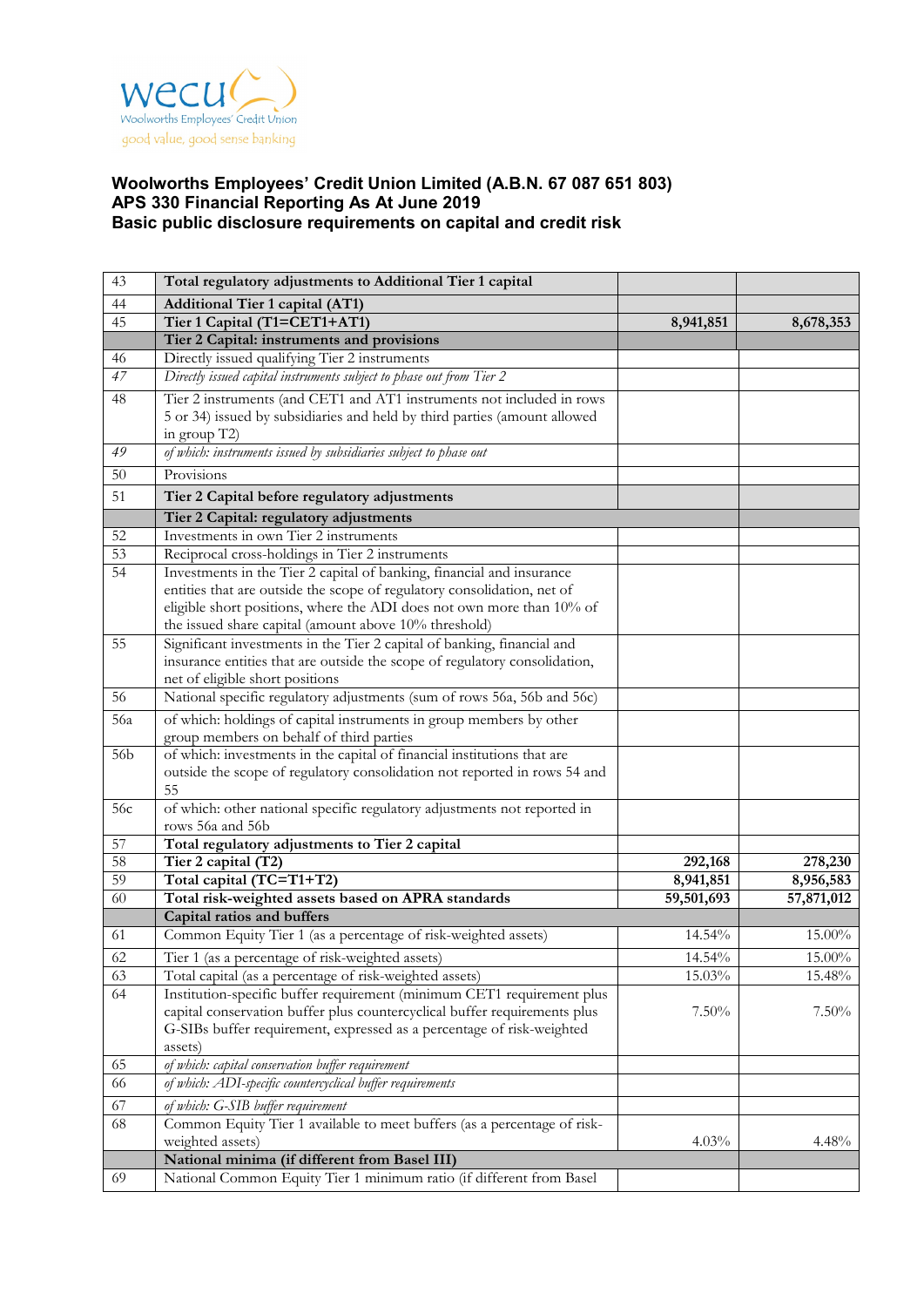

|    | III minimum)                                                                                          |  |
|----|-------------------------------------------------------------------------------------------------------|--|
| 70 | National Tier 1 minimum ratio (if different from Basel III minimum)                                   |  |
| 71 | National total capital minimum ratio (if different from Basel III                                     |  |
|    | minimum)                                                                                              |  |
|    | Amount below thresholds for deductions (not risk-weighted)                                            |  |
| 72 | Non-significant investments in the capital of other financial entities                                |  |
| 73 | Significant investments in the ordinary shares of financial entities                                  |  |
| 74 | Mortgage servicing rights (net of related tax liability)                                              |  |
| 75 | Deferred tax assets arising from temporary differences (net of related tax<br>liability)              |  |
|    |                                                                                                       |  |
|    | Applicable caps on the inclusion of provisions in Tier 2                                              |  |
| 76 | Provisions eligible for inclusion in Tier 2 in respect of exposures subject                           |  |
|    | to standardised approach (prior to application of cap)                                                |  |
| 77 | Cap on inclusion of provisions in Tier 2 under standardised approach                                  |  |
| 78 | Provisions eligible for inclusion in Tier 2 in respect of exposures subject                           |  |
|    | to internal ratings-based approach (prior to application of cap)                                      |  |
| 79 | Cap for inclusion of provisions in Tier 2 under internal ratings-based<br>approach                    |  |
|    | Capital instruments subject to phase-out arrangements (only applicable between 1 Jan                  |  |
|    | 2018 and 1 Jan 2022)                                                                                  |  |
| 80 | Current cap on CET1 instruments subject to phase out arrangements                                     |  |
| 81 | Amount excluded from CET1 due to cap (excess over cap after redemptions and<br>maturities             |  |
| 82 | Current cap on AT1 instruments subject to phase out arrangements                                      |  |
| 83 | Amount excluded from AT1 instruments due to cap (excess over cap after redemptions<br>and maturities) |  |
| 84 | Current cap on T2 instruments subject to phase out arrangements                                       |  |
| 85 | Amount excluded from T2 due to cap (excess over cap after redemptions and<br>maturities)              |  |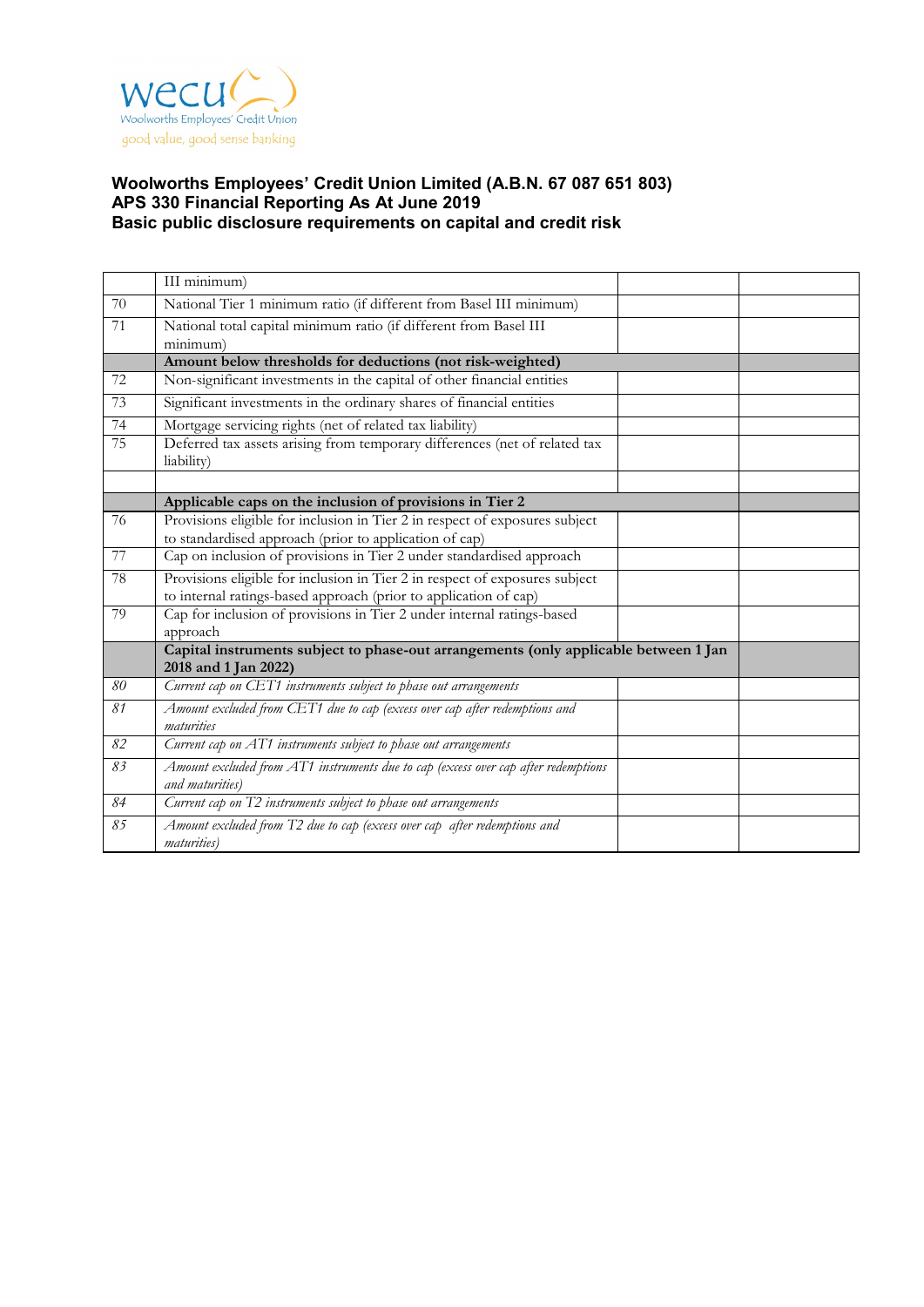

# **CAPITAL REQUIREMENTS**

Capital requirements in the ADI is determined by the risk weights of the relevant assets held with the minimum required capital to over 8% of the risk weighted assets. The ADI maintains a capital policy level of Minimum 13.50% and a capital target of 15.50%. The level of capital as at 30 June 2019 is 15.03%.

The risk weighted assets for each asset grouping as set out in the table below is determined by the APRA Prudential Standards APS 112. These are prescribed risk weights to measure the level of risk of based on the nature and level of security supporting the assets recovery.

The risk weighted assets held as at the end of the quarter ended 30 June 2019 is as follows

|                                                                                                                         | Prescribed                          |               |  |
|-------------------------------------------------------------------------------------------------------------------------|-------------------------------------|---------------|--|
|                                                                                                                         | <b>RWA</b>                          |               |  |
|                                                                                                                         |                                     | \$            |  |
|                                                                                                                         | Previous quarter<br>Current quarter |               |  |
|                                                                                                                         | 30 June 2019                        | 31 March 2019 |  |
| (a) Capital requirements (in terms of risk-weighted                                                                     |                                     |               |  |
| assets) for credit risk (excluding securitisation) by                                                                   |                                     |               |  |
| portfolio;                                                                                                              |                                     |               |  |
| Loans - secured by residential mortgage                                                                                 | 35,512,713                          | 33,690,863    |  |
| Loans - other retail                                                                                                    | 9,243,346                           | 8,767,241     |  |
| Liquid investments                                                                                                      | 4,924,412                           | 4,724,685     |  |
| all other assets                                                                                                        | 614,334                             | 1,104,329     |  |
| Total credit risk on balance sheet                                                                                      | 50,294,805                          | 48,287,117    |  |
| Total credit risk off balance sheet (commitments)                                                                       |                                     |               |  |
| Undrawn financial commitments (overdrafts,<br>credit cards, line of credit, Loans approved<br>not advanced, guarantees) | 1,476,608                           | 2,079,448     |  |
| Capital requirements for securitisation                                                                                 |                                     |               |  |
| (b) Capital requirements for market risk.                                                                               |                                     |               |  |
| (c) Capital requirements for operational risk.                                                                          | 7,730,280                           | 7,504,447     |  |
| Total Risk Weighted assets (Sum above components)                                                                       | 59,501,693                          | 57,871,012    |  |

### **Table B Risk Weighted Assets By Asset Class**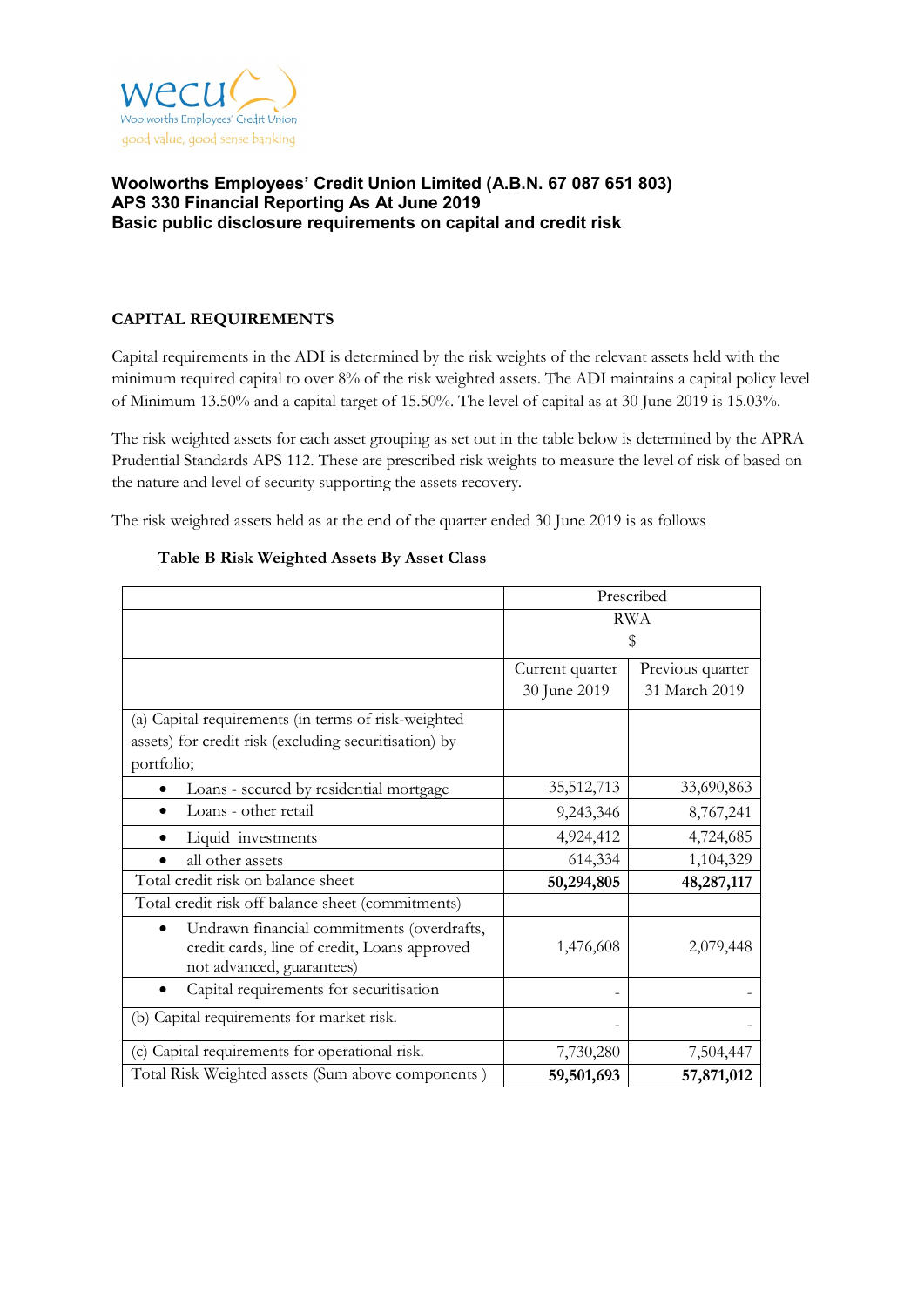

### **CAPITAL HELD BY THE ADI**

The capital held by the ADI exceeds the policy and minimum capital prescribed by the APRA Prudential standards. This excess facilitates future growth within the ADI.

The capital ratio is the amount of capital described in Table C divided by the risk weighted assets

|                      |                                 | Capital                           | Capital Ratio |                                   |  |
|----------------------|---------------------------------|-----------------------------------|---------------|-----------------------------------|--|
|                      | Current quarter<br>30 June 2019 | Previous quarter<br>31 March 2019 |               | Previous quarter<br>31 March 2019 |  |
| Common Equity Tier 1 | 8,649,683                       | 8,678,353                         | 14.54%        | 15.00%                            |  |
| Tier 1               | 8,649,683                       | 8,678,353                         | 14.54%        | 15.00%                            |  |
| Total Capital        | 8,941,851                       | 8,956,583                         | 15.03%        | 15.48%                            |  |

### **Table C**

#### **CREDIT RISK**

#### **(i)CREDIT RISK – INVESTMENTS**

Surplus cash not invested in loans to members are held in high quality liquid assets. This included the funds required to be held to meet withdrawal of deposits by members of the ADI.

The ADI uses the ratings of reputable ratings agencies to assess the credit quality of all investment exposure, where applicable, using the credit quality assessment scale in APRA prudential Guidance in APS112. The credit quality assessment scale within this standard has been complied with.

The table D below excludes the Equities and off balance sheet exposures. Off balance sheet exposures are set out in the table F that follows

The exposure values associated with each credit quality step are as follows in Table D: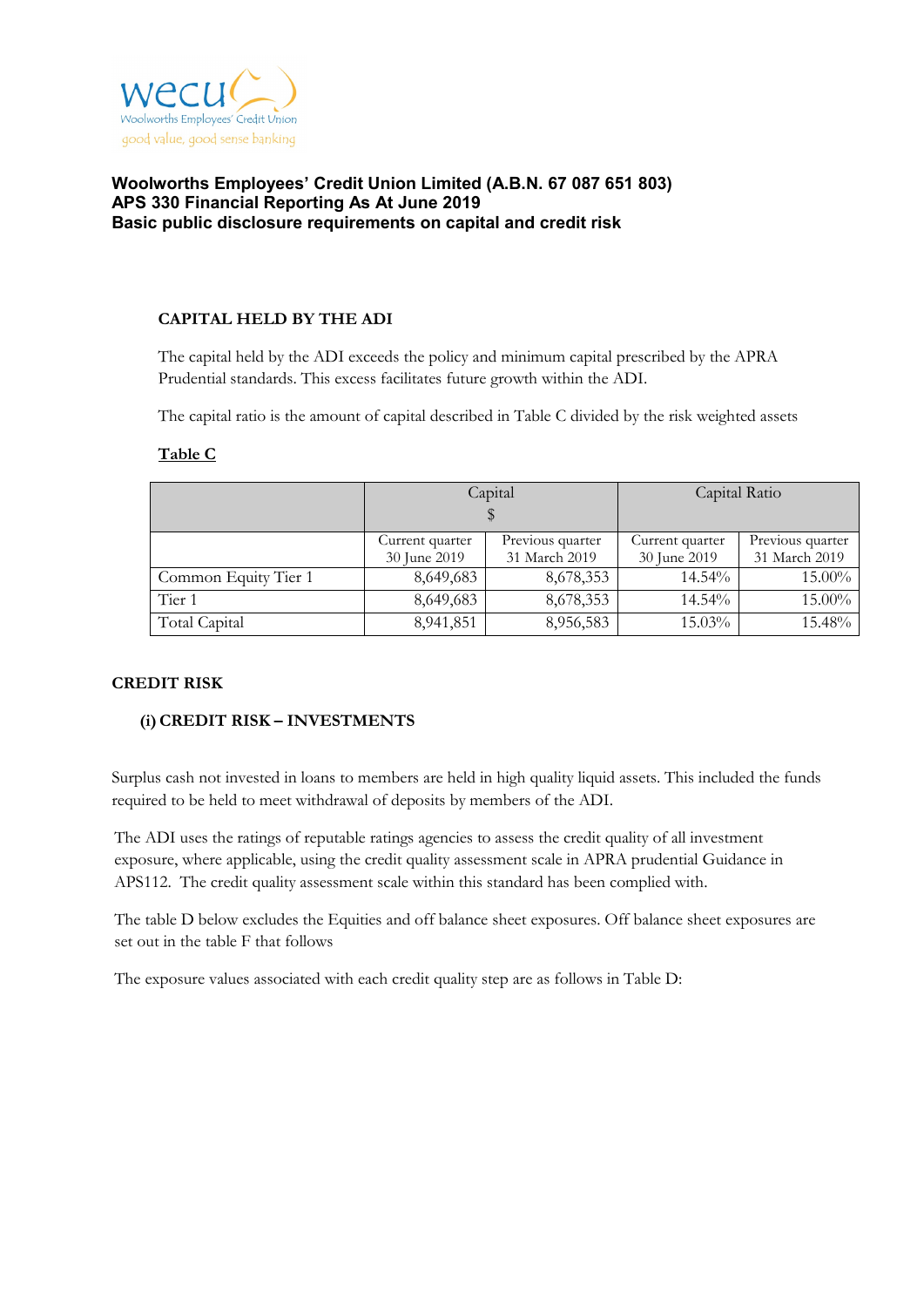

## **Table D**

# **Current Quarter 30 June 2019**

|                | Current quarter |                   |                |                |                |                          |
|----------------|-----------------|-------------------|----------------|----------------|----------------|--------------------------|
| Investments    | Average gross   | Carrying value on | Past due       | Impaired       | Specific       | Increase in              |
| with banks and | exposure in     | balance sheet     | facilities     | facilities     | Provision      | specific                 |
| other ADI's    | quarter         |                   |                |                | as at end      | provision                |
|                |                 |                   |                |                | of qtr         | and write                |
|                |                 |                   |                |                |                | offs in qtr              |
|                |                 |                   | \$             | \$             | \$             |                          |
| Cuscal         | 5,503,883       | 6,575,824         | $\blacksquare$ | -              | ۰              |                          |
| <b>Banks</b>   | 11,756,661      | 11,826,021        | $\blacksquare$ | $\blacksquare$ | $\sim$         | $\overline{\phantom{0}}$ |
| Government     |                 |                   |                | -              | ۰              |                          |
| Total          | 17,260,544      | 18,401,845        |                |                | $\blacksquare$ |                          |

#### **Previous quarter 31 March 2019**

|                | Previous quarter |                   |                          |            |              |             |
|----------------|------------------|-------------------|--------------------------|------------|--------------|-------------|
| Investments    | Average gross    | Carrying value on | Past due                 | Impaired   | Specific     | Increase in |
| with banks and | exposure in      | balance sheet     | facilities               | facilities | Provision as | specific    |
| other ADI's    | quarter          |                   |                          |            | at end of    | provision   |
|                |                  |                   |                          |            | qtr          | and write   |
|                |                  |                   |                          |            |              | offs in qtr |
|                |                  |                   | \$                       | \$         |              |             |
| Cuscal         | 5,247,554        | 5,830,725         |                          |            | ۰            |             |
| Banks          | 11,851,535       | 11,586,711        | $\overline{\phantom{0}}$ |            | ۰            |             |
| Government     |                  |                   |                          |            | ۰            |             |
| Total          | 17,099,089       | 17,417,436        |                          |            |              |             |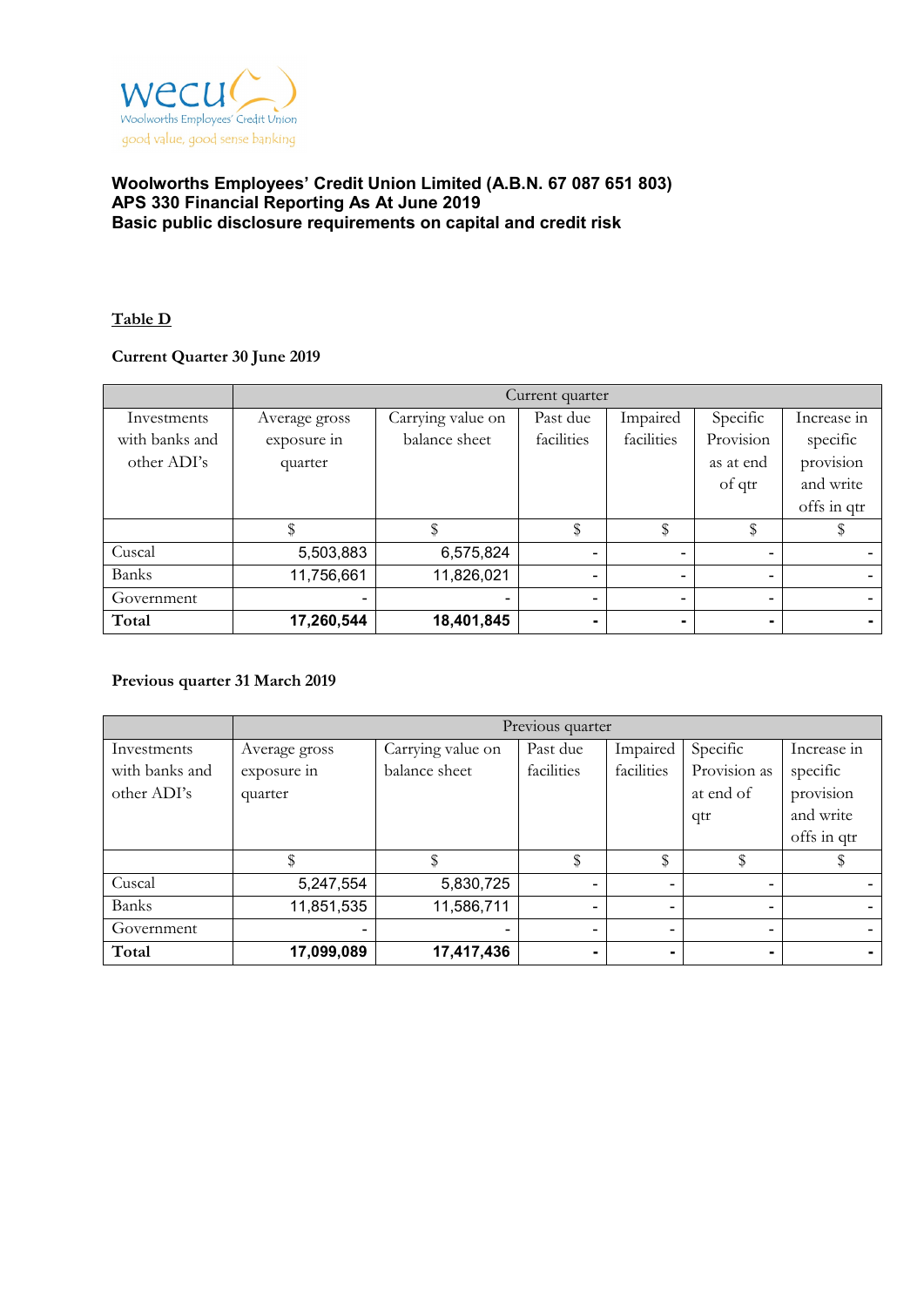

## **CREDIT RISK – LOANS**

The classes of loans entered into by the ADI are limited to loans; commitments and other non-market offbalance sheet exposures. The ADI does not enter into debt securities; and over-the-counter derivatives.

#### **Impairment details**

The level of impaired loans by class of loan is set out below. In the note below -

- Carrying Value is the amount of the balance sheet gross of provision (net of deferred fees)
- Past due loans is the 'on balance sheet' loan balances which are behind in repayments past due by 90 days or more but not impaired
- Impaired loans are the 'on balance sheet' loan balances which are at risk of not meeting all principle and interest repayments over time
- Provision for impairment is the amount of the impairment provision allocated to the class of impaired loans
- The losses in the period equate to the additional provisions set aside for impaired loans, and bad debts written off in excess of previous provision allowances.

The impaired loans are generally not secured against residential property. Some impaired loans are secured by bill of sale over motor vehicles or other assets of varying value. It is not practicable to determine the fair value all collateral as at the balance date due to the variety of assets and condition

The analysis of the ADI's loans by class, is as follows in Table E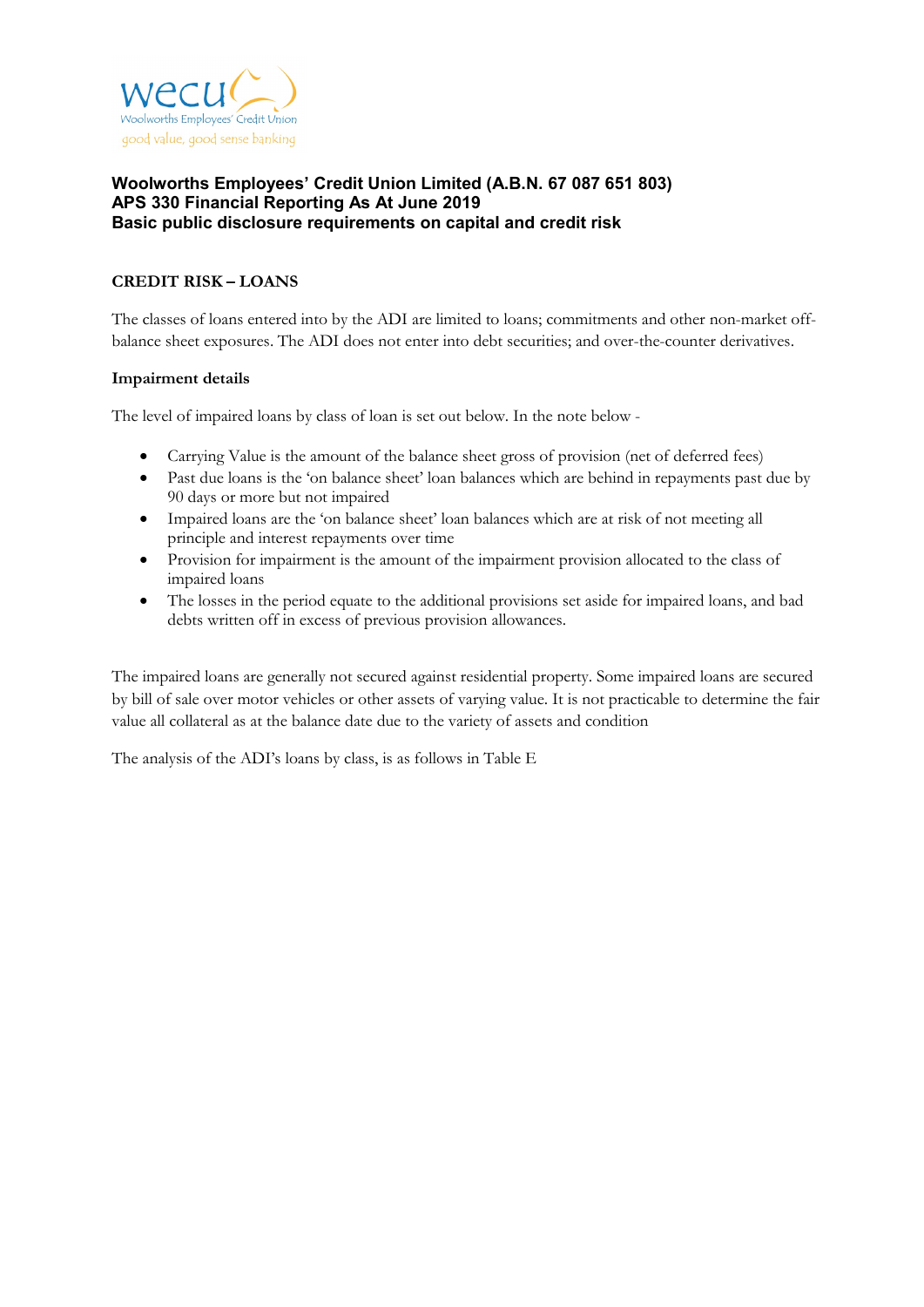

**Table E** [excludes off balance sheet exposures or equities. Off balance sheet exposures are set out in the table F that follows]

#### **Current Quarter** 30 June 2019

| Loans        | Gross       | Gross       | Commitment   | Past due   | Impaired   | Specific  | Increase    |
|--------------|-------------|-------------|--------------|------------|------------|-----------|-------------|
| Portfolio    | exposure    | exposure    | s – redraws, | facilities | facilities | Provision | in specific |
|              | value -     | value on    | overdraft    |            |            | as at end | provision   |
|              | Average for | balance     | facilities   |            |            | of qtr    | and write   |
|              | the period  | sheet       | undrawn      |            |            |           | offs in qtr |
|              |             |             |              |            |            |           |             |
|              | \$          | \$          | \$           | \$         | \$         | \$        | \$          |
| Mortgage     | 93,454,125  | 98,312,969  | 7,403,161    | 319,676    |            |           |             |
| secured      |             |             |              |            |            |           |             |
| Personal     | 7,282,975   | 8,097,230   | 23,300       | 51,475     | 51,475     | 28,232    | 8,022       |
|              |             |             |              |            |            |           |             |
| Overdrafts & | 1,148,429   | 1,179,971   | 629,590      | 6,066      | 7,602      | 5,623     | 383         |
| Credit cards |             |             |              |            |            |           |             |
| <b>Total</b> | 101,885,528 | 107,590,170 | 8,056,052    | 377,217    | 59,077     | 33,855    | 8,405       |

# **Previous quarter** 31 March 2019

| Loans        | Gross exposure  | Gross       | Commitments | Past due   | Impaired   | Specific  | Increase    |
|--------------|-----------------|-------------|-------------|------------|------------|-----------|-------------|
| Portfolio    | value - Average | exposure    | - redraws,  | facilities | facilities | Provision | in specific |
|              | for the period  | value on    | overdraft   |            |            | as at end | provision   |
|              |                 | balance     | facilities  |            |            | of qtr    | and write   |
|              |                 | sheet       | undrawn     |            |            |           | offs in qtr |
|              |                 | \$          |             | \$         | \$         | \$        |             |
| Mortgage     | 92,212,828      | 93,706,495  | 9,221,827   |            |            |           |             |
| secured      |                 |             |             |            |            |           |             |
| Personal     | 7,055,058       | 7,661,463   | 21,800      | 38,526     | 38,526     | 20.210    | 268         |
|              |                 |             |             |            |            |           |             |
| Overdrafts & | 1,139,199       | 1,131,227   | 678.335     | 2.003      | 10.266     | 5.240     | 1,570       |
| Credit cards |                 |             |             |            |            |           |             |
| <b>Total</b> | 100,407,084     | 102,499,185 | 9,921,962   | 40,529     | 48,792     | 25,450    | 1,838       |
|              |                 |             |             |            |            |           |             |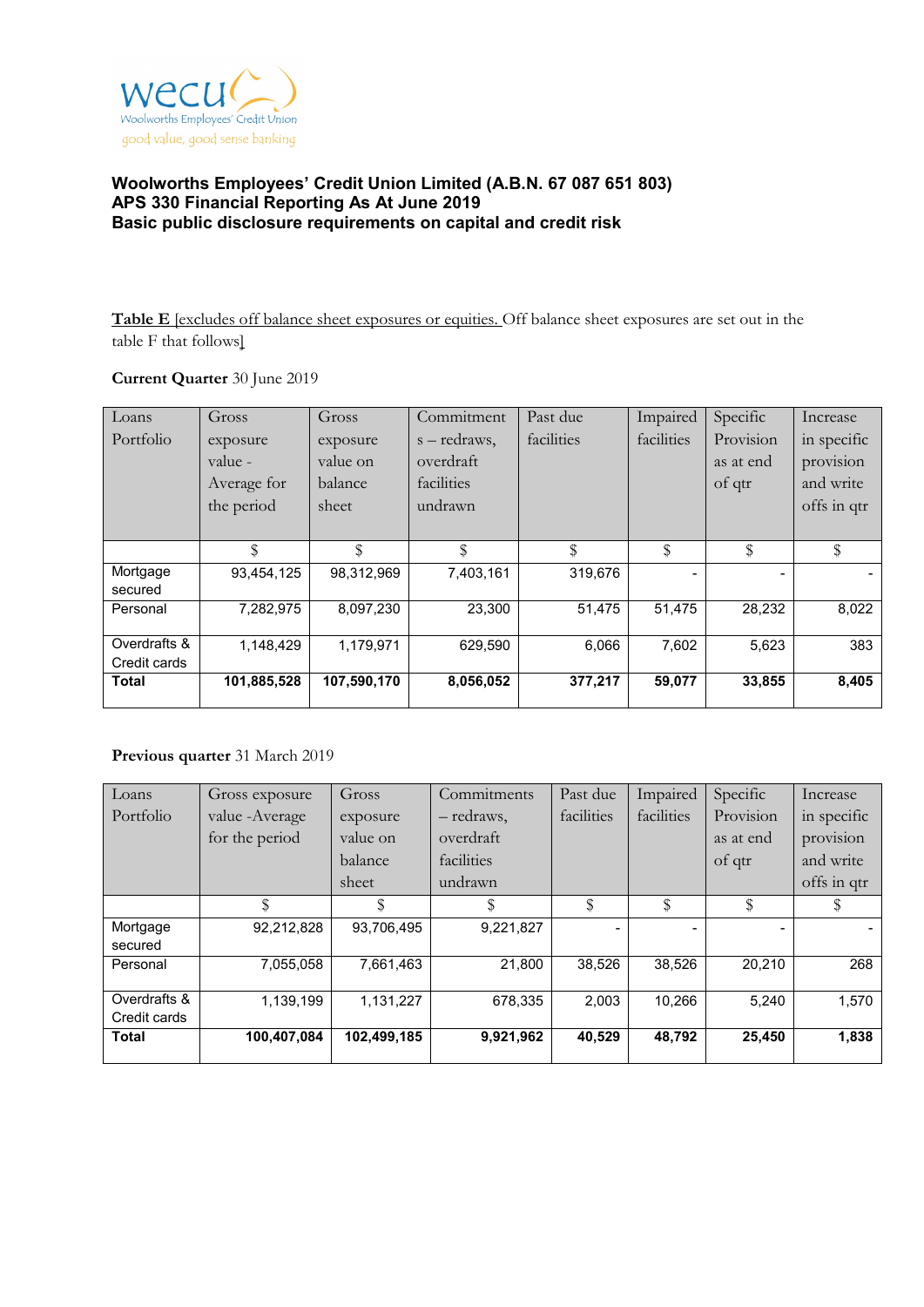

#### **General Reserve for Credit Losses**

This reserve is set aside to quantify the estimate for potential future losses in the loans and investments.

In addition to the provision for impairment, the board has recognised the need to make an allocation from retained earnings to ensure there is adequate protection for members against the prospect that some members will experience loan repayment difficulties in the future.

The reserve has been determined on the basis of the past experience with the loan delinquency and amounts written off.

The value of the reserve is amended to reflect the changes in economic conditions, and the relevant concentrations in specific regions and industries of employment within the loan book.

|         | Current quarter<br>30 June 2019 | Previous quarter<br>31 March 2019 |
|---------|---------------------------------|-----------------------------------|
| Balance | 292,168                         | 278,230                           |